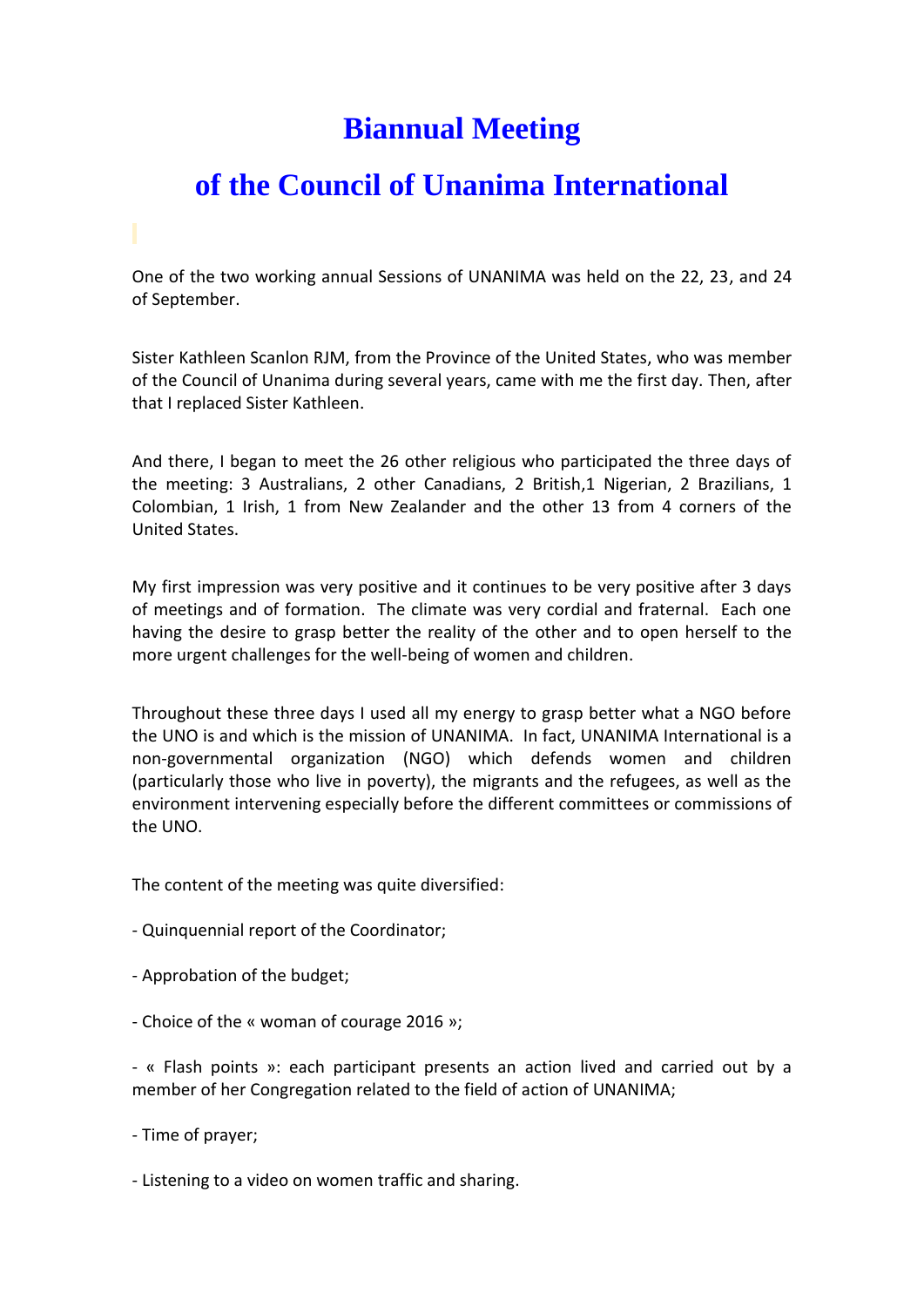- Thanksgiving and paying homage to the outgoing coordinator: S. Michele Morek, osu, United States;

- Welcome and acceptance of the future coordinator: S. Jean Quinn fs, Ireland;

- Prospective for the coming year;

- Visit to the Office of UNANIMA at 845, 3rd avenue, Manhattan and formation for the new members

What I liked best is the fact that the members of the Council desire to have the balance between the work at the UNO and the « concrete field » there where the true persons live and struggle. This reality is well expressed in the Web of UNANIMA:

*"Our work is especially concentrated at the headquarters of the Organization of the United Nations in New York, where we and other members of the civil society intend to inform and exercise influence on political decision-makers at international level.* 

*On the ground, our members distribute themselves between 21 Congregations of Catholic Sisters where the 22,000 constituents work in 81 countries. We bring to the attention of the Organization of the United Nations their voices, their concerns and their experiences as educators, providers of health care, social workers and works for development."*

In summary, I can say that those 3 days of meetings were very enlightening, enriching and stimulating. And it is an opportunity for us, Religious of Jesus and Mary, to form part of this organization which can only help us to make this world more humane and as our Pope says it so well: "to take care of our common house"… and I would add of all those who dwell in it!

I thank the Congregation for the trust that they give me in delegating me to UNANIMA.

Josée Therrien RJM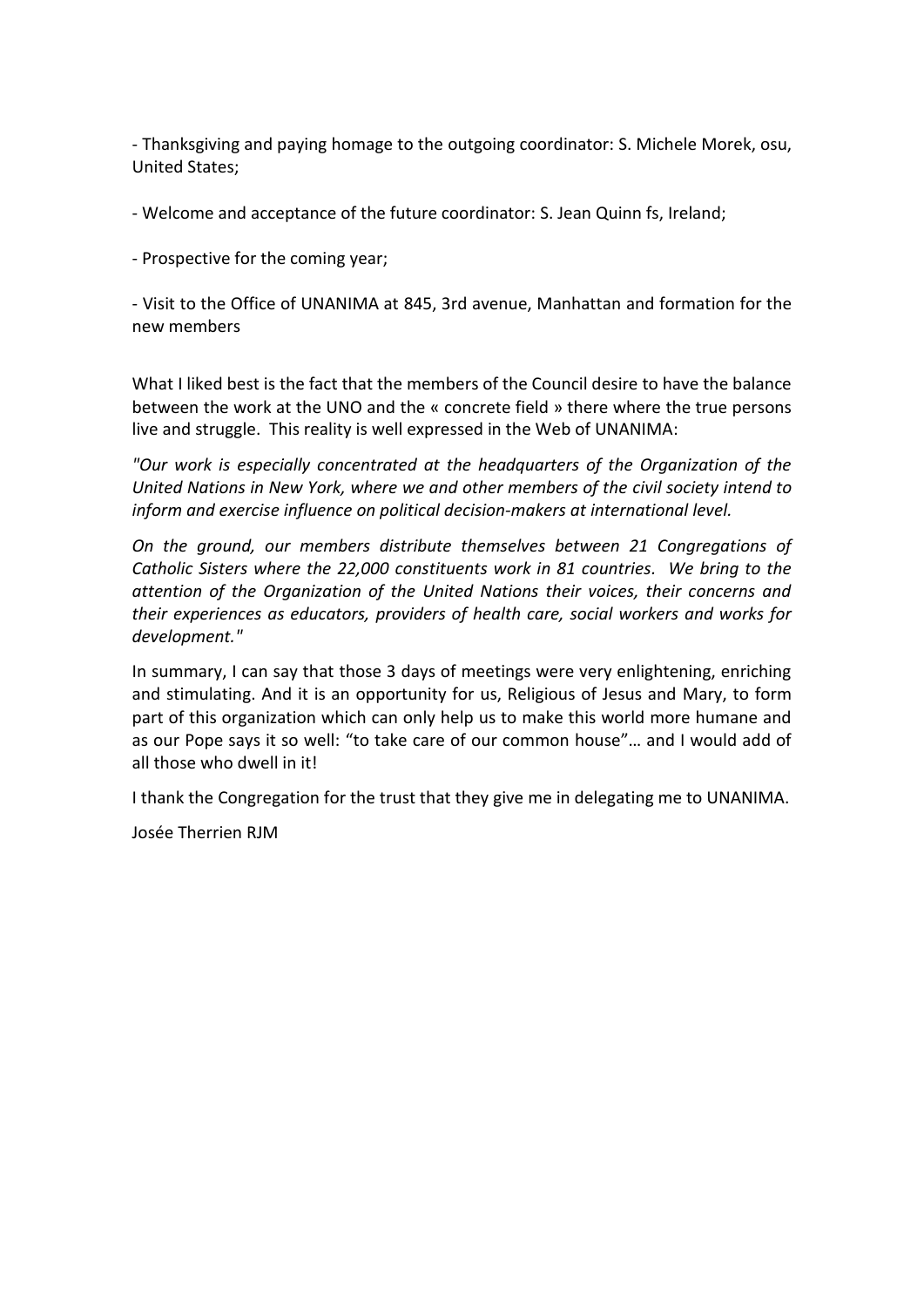

**S. Michel Morek presents her quinquennial report She is the second one beginning on the right** 



**A (partial!) view of the members of the Council of Unanima** 



**S. Josée and S. Kathleen the 1st day of meetings**